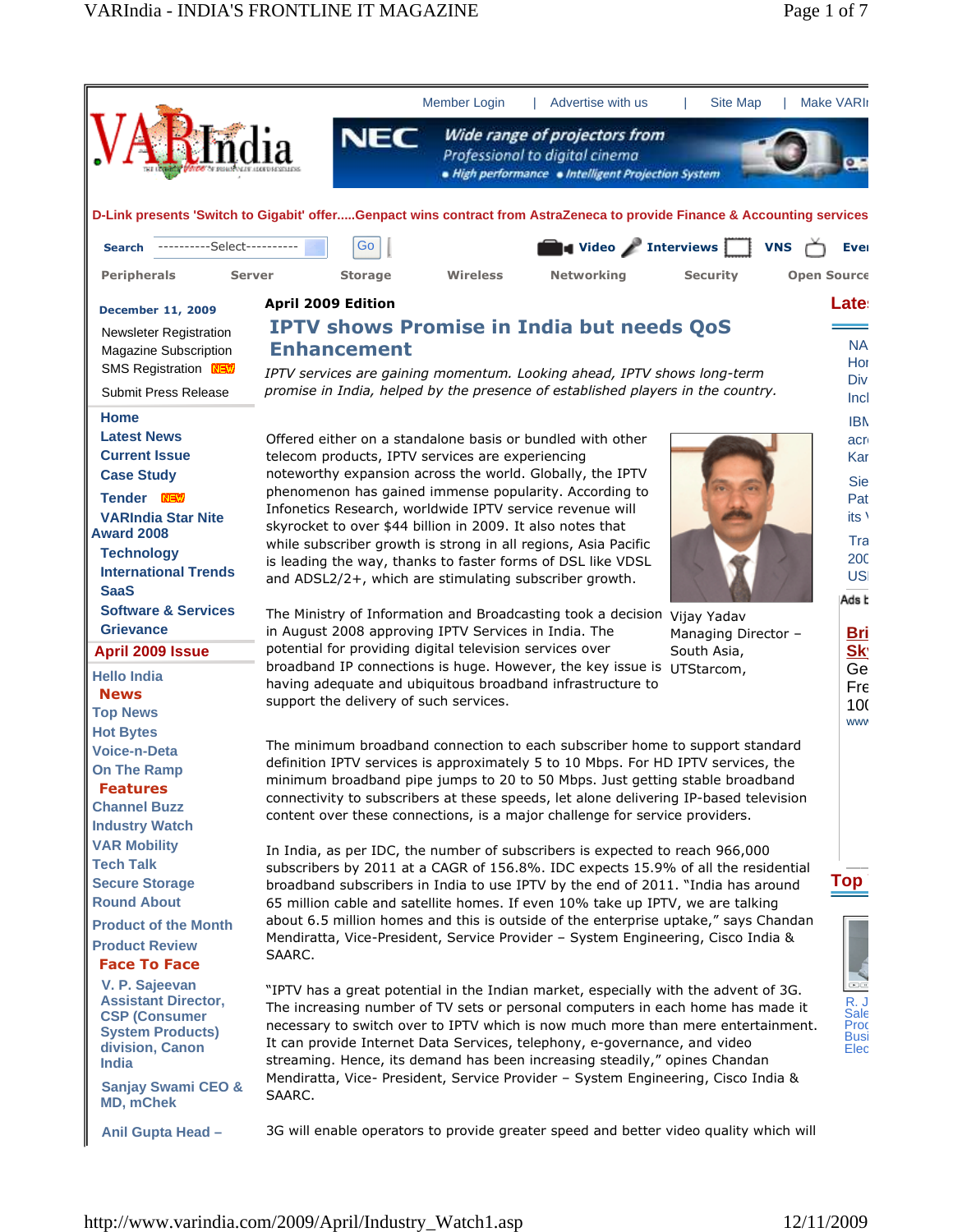**National Sales, MicroWorld Software Services Pvt. Ltd.**

**Austin Huang Regional Head – Sales, SAARC & APAC, Transcend**

**James Ho Managing Director, Asia Pacific, Hitachi GST**

**Tushar Sighat Vice-President – Operations, Cyberoam (India)**



find out & win the geekiest phone in town







provide an impetus to IPTV services. Cisco, on its part, has an end-to-end portfolio of intelligent IPTV products, through which we help service providers increase access to IPTV.

"In India, IPTV offers a great scope with growth in broadband subscribers and explosive increase in video surfing," says Nikhil Jain, COO & Director, Elitecore Technologies Ltd.

"Initially, the start was slow due to lack of awareness and myths like IPTV is complex to handle. Technically, IPTV is more sound than DTH. India has more than 115 million TV households, out of which less than 10 million use DTH platform, so there is definitely a lot of potential for IPTV in the Indian market," says Namrata Sengupta, DGM, Aksh Optifibre.

"Although IPTV market has still not been tested to its strength in India, but it is expected to grow by leaps and bounds by 2011," says Bhaskar Trivedi, Program Manager/Coach – Embedded Division, eInfochips.

But over the last few years, we have seen a lot of change and growth on the television landscape – the rise of digital cable, the growth of satellite service has left a mark in the way television is viewed. Internet Protocol Television (IPTV) has also been introduced in India and would have the telecom players providing it.

In India, IPTV will provide more economic means by which TV can be delivered to subscribers – ultimately at a lower cost over traditional alternatives such as cable and satellite. It also enables much greater interactivity, more content choices and easier bundling of services.

"Besides bringing in a new form of entertainment, IPTV can play a very important role as an economic growth engine by providing live broadcast of lectures and tutorials to the rural parts of the country," says Sudarshan Boosupalli, Country Head, Ruckus Wireless, India.

# **Advantages of IPTV**

IPTV delivery offers Telcos some advantages over well-entrenched cable and satellite TV providers. "Unlike cable TV, IPTV allows people to do a number of things. They can watch movies, play games, make telephone calls, work on a computer and many more things, which are not possible on other platforms. In addition to these, in future, one can do online shopping, e-learning and e-banking. These things have already been accepted and used by Internet and mobile users, and once IPTV will capture the market, it will be widely accepted by one and all," says Bhaskar.

IPTV will bring services not yet delivered such as on-demand video content, network-based DVRs, where the content is potentially stored on the network and streamed to the device wherever it might be. The so-called "long tail content" will be readily available to consumers.

In addition, the content which is typically available in streaming media format on the Internet will be available for viewing on the television. IPTV will also bring the integration of video streaming with conferencing capability, and interactive TV applications which will provide users with a much richer experience than they get today.

Content will be interactive, with a clicking functionality, offering the viewer added features that will bring a differentiated experience for end-users.

IPTV provides digital quality at cost-effective pricing to the subscribers. While DTH or CAS service providers are strategizing to go digital and would be quite















Pvt.



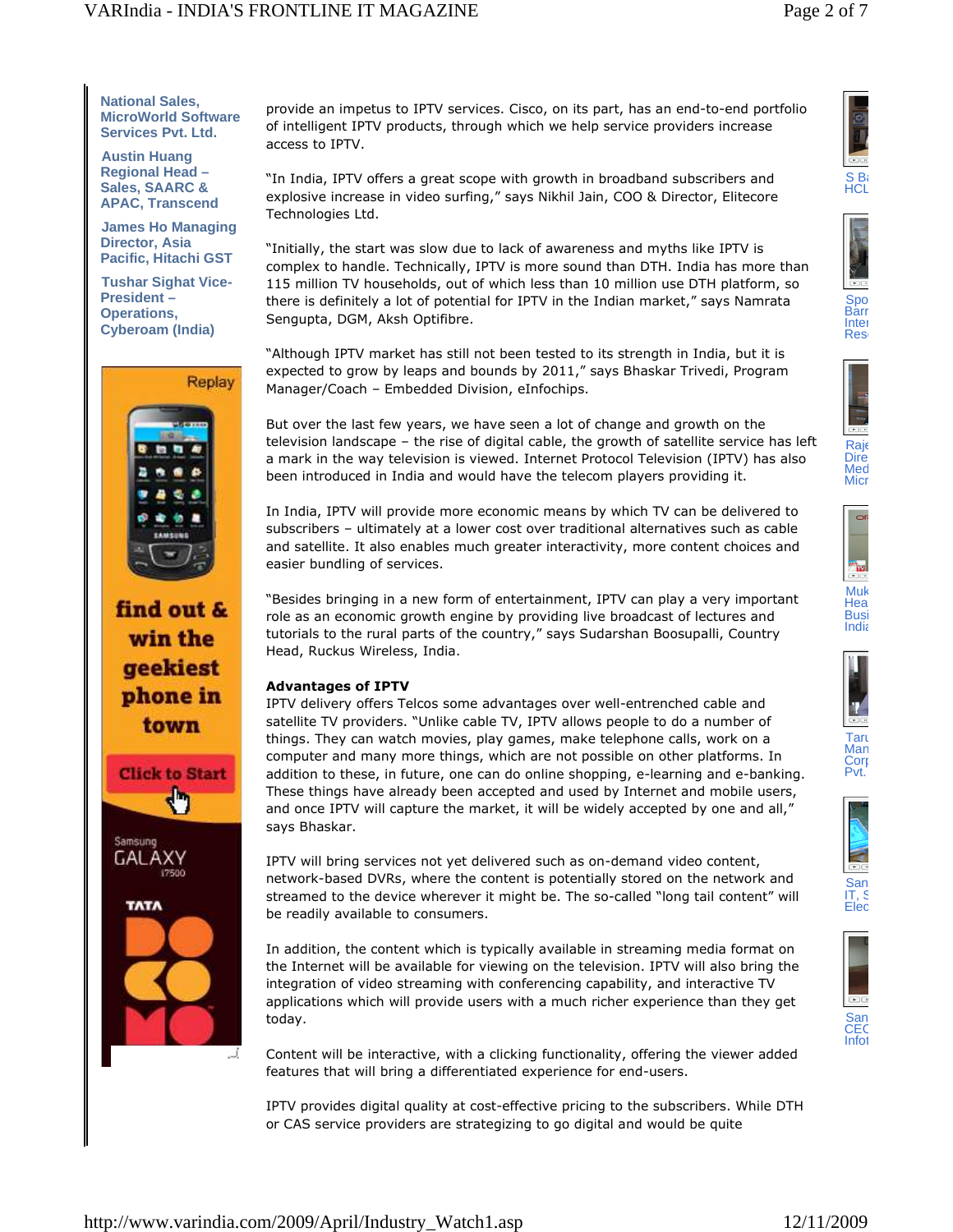challenging for them to reach Aksh Optifibre IPTV iControl's nominal prices. IPTV is traditional TV-quality programming transported over an IP network to a regular television set IPTV. Subscribers can look forward to bundled services which are not available on normal TV network like video on demand where the subscriber pays as per views and not on a flat fee basis, broadband, TV channels, time-shifted TV, real-time reality shows that give results of voting in real time and videoconferencing. They can subscribe for services on-demand, be better informed about their choice of programmes through Electronic Programme Guides that would be available to them, get rich content on IPTV, subscribe and pay only for things that they want. They could shop online; download content such as songs, ringtones, movies and the like. They would also have multiple recharge options. The benefits could go on and on but in a nutshell, they would have better value for their money.

From the consumer's perspective, IPTV will allow the user to experience digital quality television with the added advantage of being a "pay per view" – service. Consumers can expect services such as Video on Demand, Video Conferencing and Interactive TV – pause, fast forward and rewind live TV or recorded content stored on the service provider's remote servers. Therefore, all three parameters of comfort, cost and quality will be taken care of.

With the broadband penetration gaining momentum, IPTV is set for a boom in India and is expected to be available in around 30 cities in the next 18–20 months. The subscribers of IPTV range from residential users to government bodies to entertainment industry. IPTV is currently commercially available in Pune, Mumbai, Bangalore and Kolkata and is now showing signs of gaining traction in the Indian market.

"Our main customers are the cable service providers which are undergoing transitioning to complete digitization of their infrastructure, there are quite a few telecom service providers as well with whom we work closely on their IPTV infrastructure as the networks become very critical and needs to build QoS rich and resilient backbones," Chandan Mendiratta.

iControl IPTV is watched by MTNL subscribers in Delhi and Mumbai. It is also enjoyed by BSNL subscribers in 20 cities of North India, i.e. in Rajasthan, Punjab, Haryana, Jammu, etc.

# **Cisco**

Cisco Services for IPTV help service providers efficiently launch IPTV services while mitigating risk and providing service assurance. They help them in providing endconsumers with a complete IPTV experience.

The services can be categorized as a) Preparatory Services, b) Planning, Designing and Implementation, and c) Services Optimization.

#### **Preparatory Services:**

 Video Readiness Assessment – The video readiness assessment (VRA) service systematically assesses and benchmarks the IP network to identify gaps between the SPs' existing infrastructure and IPTV requirements.

 Operational Assessment – To effectively deploy a scalable video solution, service providers should understand how the installation will affect business processes and subscriber interactions before making significant investments. The operational assessment identifies gaps early in the video launch process by providing a systematic, operational review of the business processes related to customer acquisition, order fulfilment, service assurance, retention, and non-pay disconnect.

 Signal Survey – The signal survey helps SPs determine prior to implementation whether the location of their proposed antenna farm will provide the best possible reception for video service delivery. The survey includes a detailed signal and

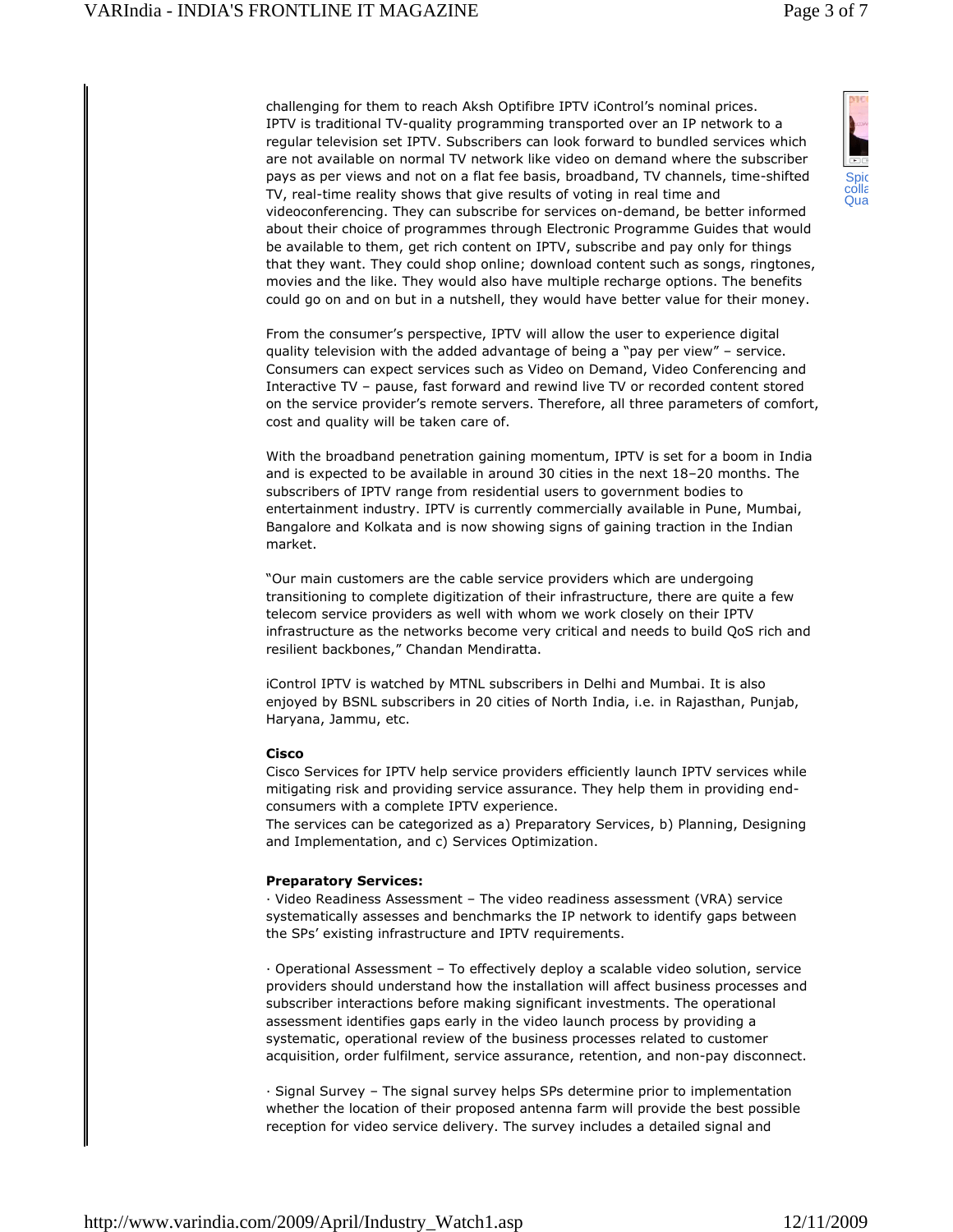interference report for all off-air, digital television, and satellite signals, as well as a recommended site configuration.

 Site Survey – The site survey determines the suitability of the proposed headend building and identifies required facility modifications. The site survey report includes a detailed floor plan; power plus heating, ventilation, and air-conditioning (HVAC) requirements; and access and egress requirements.

## **Planning, Designing and Implementation:**

 Solution Requirements Workshop – The Solution Requirements Workshop (SRW) is a joint activity led by Cisco to systematically collect end-to-end solution requirements and reconcile that information across multiple stakeholders. This creates a common understanding of the project scope across organizations, designers, equipment providers, and system integrators and helps align the system architecture with business requirements.

 Planning and Design Workshop – The Planning and Design Workshop (PDW) is a step-by-step process to design the network using the SRD, as well as information such as system architecture and topology, availability and security requirements, the current network environment, and the site survey. The deliverable is a highlevel design (HLD) document created with templates and other resources that take advantage of Cisco's accumulated experience with the end-to-end IPTV infrastructure and with each subsystem.

· Proof of Concept – The proof-of-concept (POC) lab lets SPs cost-effectively assess a proposed architecture with specific subsystems and product choices in the flexible, controlled environment of Cisco IP Next-Generation Network (IP NGN) Experience Centres. This lab environment accommodates typical design scenarios that include third-party equipment. Evaluating the robustness of an end-to-end IPTV design in a Cisco IP NGN Experience Centre can accelerate a successful IPTV deployment with a small initial investment.

 Integration Services – Cisco integration services combine the IPTV methodologies of Cisco and Scientific Atlanta with proven processes and industry practices to effectively integrate IPTV systems. Based on a SPs in-house expertise, they can select subsystem integration or end-to-end system integration services.

# **Services Optimization:**

 Video Quality Monitoring – Video quality monitoring lets SPs monitor video streams and quickly identify and resolve problems concerning video quality or the end-toend IP network. This service uses Cisco Multicast Manager and network-based probes to measure video metrics. The metrics are based on industry standards such as the media delivery index (MDI). The IPTV solution requires an understanding of multicast, network flow behaviour, Cisco Multicast Manager, probe placement methodology, and MDI-based alarm thresholds. Cisco Services are available to help SPs in these areas.

 SP Base – Cisco SP Base Service complements an SP's internal resources with the expertise they need to maintain network availability. This service can also reduce risks for systems running mission-critical applications.

 Software Application Support – Cisco Software Application Support (SAS) includes the following services:

Minor and maintenance application releases

Timely resolution of technical issues with 24-hour access to support

Access to the Cisco.com knowledge base to build in-house expertise

Cisco Software Application Support plus Upgrades (SASU) includes all SAS support services plus major application upgrades.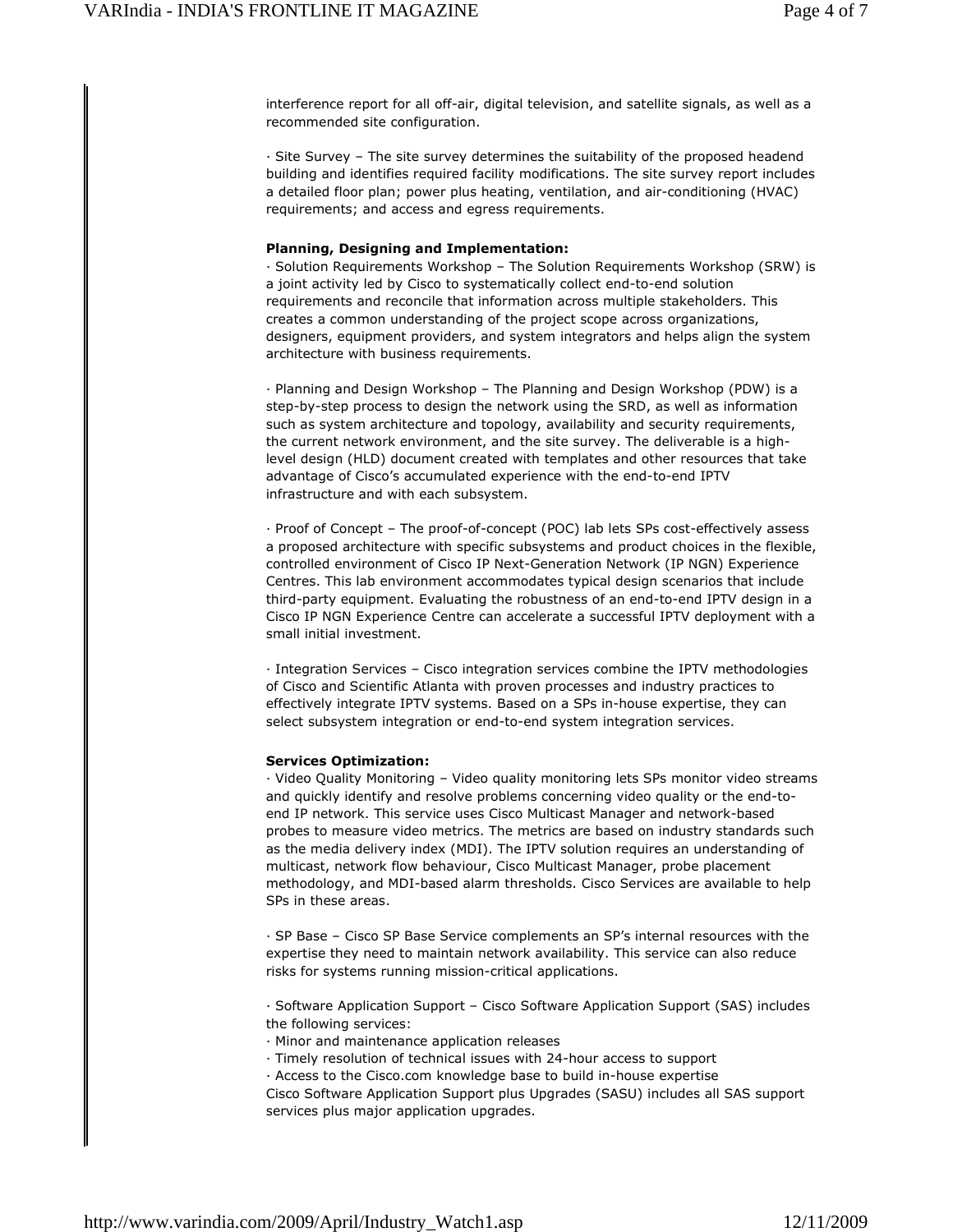### **eInfochips**

In the vertical of IPTV, eInfochips has services and solutions offering for all stages of Video broadcast chain, i.e. Creation, Transmission, Distribution, Testing, and Consumption. eInfochips is working with many global players in the value chain of IPTV which includes semiconductor companies, equipment manufacturer both for broadcasting and customer node.

eInfochips has design expertise of STB (set-top box), DVR/PVR, transcoding, automated solution for video quality verifications, AV container libraries, real-time content streaming stack, etc.

eInfochips recently announced availability of H.264 HD AVC and H.264 SVC and also launched High-definition (HD) reference board design based on Texas Instruments' DaVinci media processor last year. This will reduce TTM (time to market) for system/product manufactures and designers for HD-based solution.

## **Aksh Optifibre Ltd.**

Aksh Optifibre Ltd. provides iControl IPTV and Pigeon VoIP (Voice over Internet Protocol) services. Aksh was also the first to prove the concept of Fibre to the Home (FTTH) and has established a pilot project in Dwarka. Once this gets implemented, it will provide High Definition and Multiplay services to the customers. As a matter of fact, the company is also the third-largest manufacturer of fibre in the world and has the largest plant in India.

Aksh Optifibre is the pioneer in IPTV technology and enjoys highest subscriber base in this industry with MTNL and BSNL. These PSUs enjoy the last-mile connectivity factor over the other players entering this space and hence there is no question of other players entering this segment and posing a threat. There is enough for everyone in this segment. Airtel is the new entrant in this segment, while Reliance and some other companies have delayed their launch for the time being. Currently, we have signed a contract with MTNL for two cities, namely, Delhi and Mumbai and also signed with BSNL for 20 northern cities. "We are also hoping to get the contract extended for 60 cities with BSNL soon," says Namrata.

# **Ruckus Wireless**

Ruckus Wireless provides in-home equipment that enables television to receive IPTV without having to connect TVs to any cabling. This equipment is sold to broadband providers who bundle it with their service and offer it as a package to consumers. Our systems give consumers complete freedom to place their TVs anywhere within the home without being constrained by cabling.

Ruckus Wireless has a team with a number of national carriers around the world such as Belgacom, Deutsche Telekom, SwissCom, Telekom Austria, SingTel, Telefonica del Sur, PCCW in Hong Kong and many others. India is an emerging market for Ruckus Wireless and represents a significant new opportunity as the broadband infrastructure is built out.

#### **UTStarcom**

Besides being a leader in IPTV in China, UTStarcom is also India's leading provider of IPTV and broadband infrastructure in terms of scope of deployments and total commercially-deployed subscriber lines. For the last three years, we have taken various steps to promote growth and acceptance of IPTV in the country.

UTStarcom enables service providers to further monetize their existing broadband infrastructure by offering IPTV and complementary value-added services that can be bundled with existing voice and data services to improve ARPU and reduce overall churn. UTStarcom's RollingStream end-to-end IPTV system can be integrated into existing broadband networks to serve as the delivery platform for revenuegenerating applications such as IP video surveillance, video conferencing, distance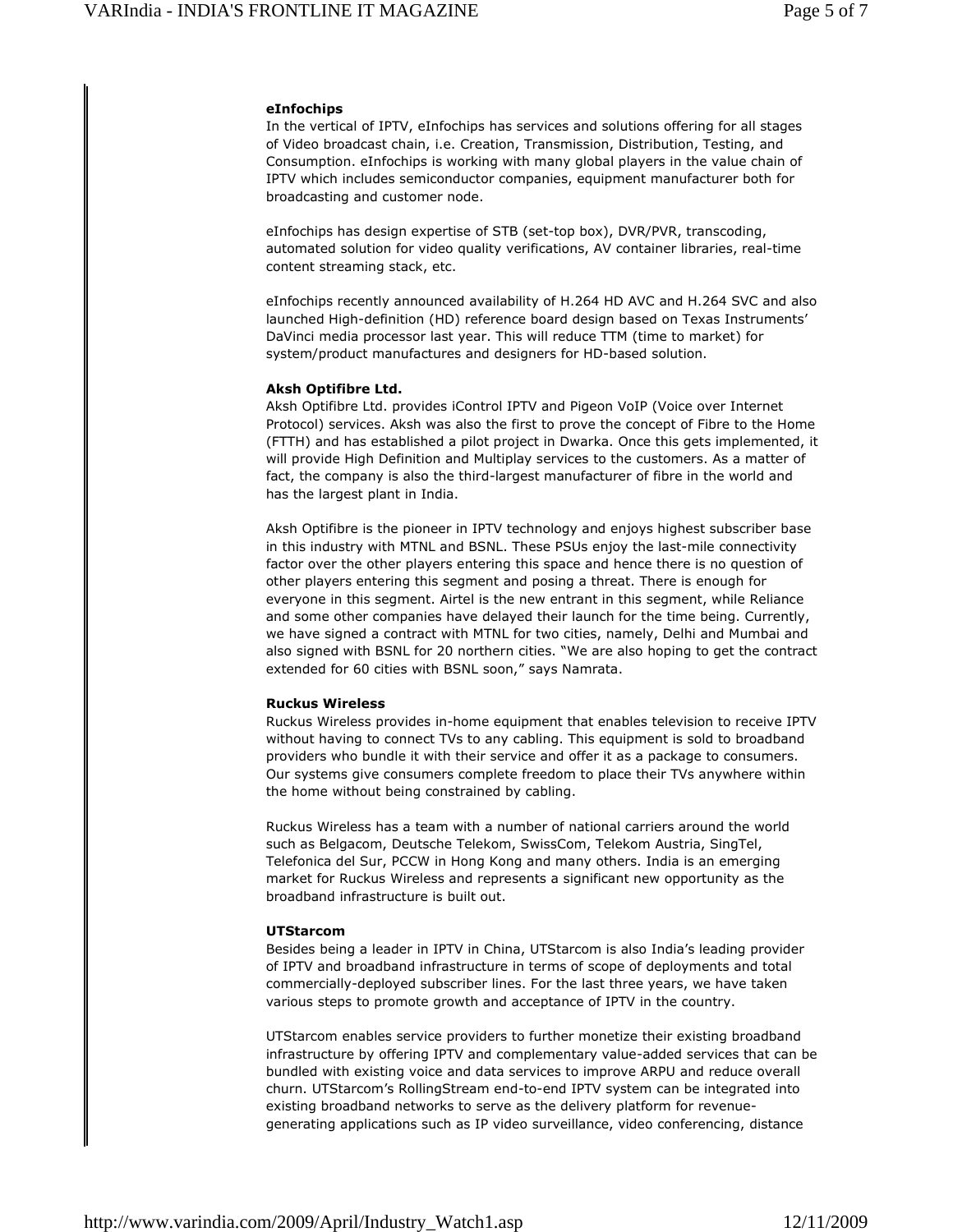learning, digital signage, interactive voting, hospitality applications, and advanced advertising.

As of year-end 2008, UTStarcom's RollingStream end-to-end IPTV system supported more than 1.27 million live IPTV subscribers globally and had a total live system capacity of more than 2.5 million subscribers. UTStarcom has announced IPTV deployments in India with Bharti Airtel, BSNL/Aksh, MTNL/Aksh and United Telecoms Limited, in Sri Lanka with SLT, in Japan with Softbank, in Latin America with Brasil Telecom and in Taiwan with Markwell.

Aksh iControl, India's first Internet Protocol TV (IPTV) service, built on the end-toend RollingStream IPTV solution framework provided by UTStarcom, and being offered through BSNL and MTNL, allows end-users to pause, rewind and fastforward, as well as record, live TV. However, in order to differentiate itself from other video services available in India – or even in other global markets – this interactive IPTV offering will enable subscribers to message and talk with one another live through video communications tools on their television, as well as interact live with their favourite shows through polling and karaoke. iControl also offers a time shift feature that allows viewers the ability to view missed programming that was aired in the past seven days. The Video-on-Demand feature brings a library of more than 200 Hollywood, Bollywood and regional content by pressing only a few buttons on the TV remote. With another feature, CAS allows users to subscribe and de-subscribe a certain TV Channel or Channel group using just your TV remote and TV without any need of calling a call centre or suffering a long IVR delay or filling a form for the selection of channels. A-Tube is India's first innovative video yellow pages, which provides a variety of information ranging from lifestyle to video résumés. A-Shop is the viewers' outlet to buy and sell various products in a virtual marketplace. Similarly, Bharti Airtel is also providing a lot of value-added and innovative services on its IPTV platform. The company has launched its IPTV services in Delhi NCR region with a tariff plans of Rs.999 a month and Rs.599, under which the company is providing 100+ channels, a 256 kbps speed Internet connection as well as a landline.

# **Present Scenario**

Initially, the medium of entertainment was restricted to the usual Cable operators with limited content and low pricing. But the changing technological scenario and the digitization of broadcast industry has brought a wave of change in the entertainment sector. Customers are demanding more value added-content, with digital quality at cost- effective pricing. IPTV faced a slow start as people were not aware about this new experience of watching television. Over a few months, it has spread to the other cities/ states and is now gaining momentum.

IPTV is also growing in popularity in the urban and rural areas due to the content and pricing. IPTV is now attracting more private entrants in the space.

"Presently, the market for IPTV in India is at a nascent stage, with only a handful of operators having their presence. Also in India, we have lesser percentage of Internet users compared to the other developed countries across the globe. At present, India has just 9,000 subscribers for IPTV, but India is expected to be the fifth-largest IPTV market by the year 2011 in the APAC region," says Bhaskar Trivedi.

According to Frost and Sullivan, the Asia-Pacific region is likely to have over 27 million IPTV subscribers by 2013, with China and India being the high-growth markets.

The IPTV adoption in India has been somewhat sluggish in the past, but we believe it will pick up this year onwards. Initially, any new technology takes time to reach its "point of inflection", after which it starts growing at a much faster rate. Even